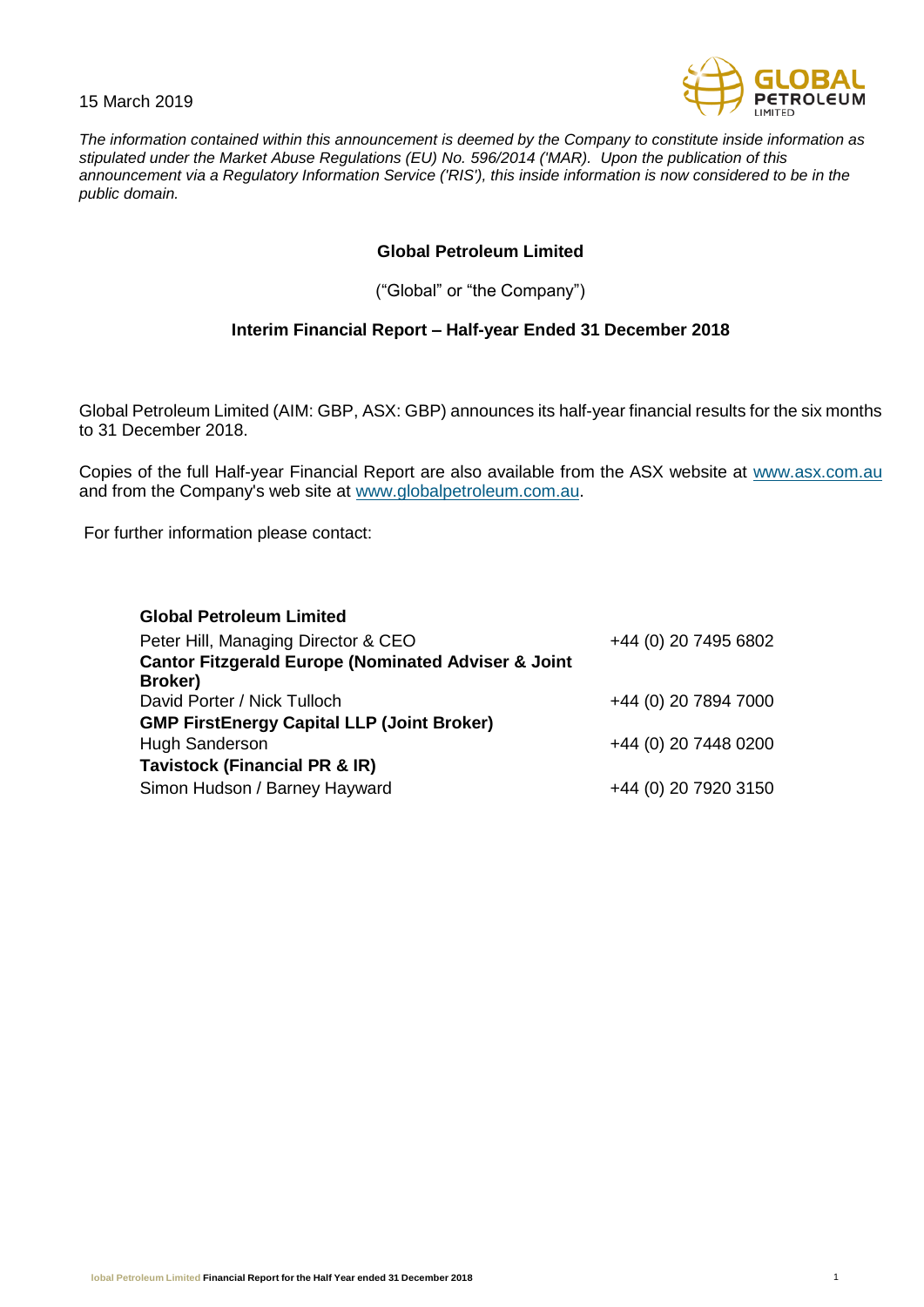The Directors of Global Petroleum Limited present their report together with the condensed consolidated interim financial statements of the Group comprising of Global Petroleum Limited (the "Company" or "Global" or "Parent") and the entities it controlled for the half year ended 31 December 2017 ("Consolidated Entity" or "Group").

Dear Shareholders,

We are pleased to present to you the Global Interim Financial Report for the half-year ended 31 December 2018.

The main focus of the Company during the reporting period was offshore Namibia where the Company secured a Petroleum Agreement to acquire Block 2011A, with the relevant licence designated PEL 0094. Global holds an 85% interest in PEL 0094 as operator. State oil company, NAMCOR, and Namibian private company Aloe Investments, have carried interests of 10% and 5% respectively.

PEL 0094 is located in the Walvis basin, immediately to the east of the Company's current licence PEL 0029, which comprises Blocks 1910B & 2010A. The combination of the two licences gives Global an interest in an aggregate area of 11,608 square kilometres offshore Namibia, which is currently one of the largest net acreage holdings in the region.

Regarding PEL 0029, the one-year extension period to the First Renewal Period formally expired in December 2018. However, the Licence remained in force pending an agreement on the work commitment for the Second Renewal Period, and on 1 March 2019 the Company announced that it had reached agreement on the work commitment with the Namibian Ministry of Mines and Energy (MME), back-dated to December 2018.

In Italy, the Company announced that a total of eight appeals made against the Environmental Decrees ('Decrees') for its applications in the Southern Adriatic have been rejected by the Administrative Tribunal in Rome. Two of eight judgement s relate to the Company's applications d82 F.R-GP and d83 F.R-GP where the Decrees were originally granted in October 2016, with the remaining six judgements relating to applications d80 F.R-GP and d81 F.R-GP.

Subsequent to the reporting period the Company was informed that the Italian Parliament has passed a Bill suspending all hydrocarbon exploration activities, which includes permit applications, for a period of 18 months.

Notwithstanding this 18 month moratorium, Global continues to regard its Adriatic application areas as potentially valuable assets and prospective for both oil and gas. All the judgements so far published regarding the appeals in relation to the Company's Southern Adriatic applications have gone in Global's favour. Of the remaining appeals, a further two were heard in January (judgements are awaited) and the balance are due to be heard in March 2019. The Company is advised that the normal legal process will continue, and expects that the remaining appeals will also be rejected by the Tribunal. Whilst these court processes have been a frustration to the Company, the conclusion of the proceedings is likely to overlap with the exploration moratoriu m such that Global believes that the practical impact on its operations will be less than the 18 month period that has been prescribed.

## **Financial**

During the half-year ended 31 December 2018, the Group recorded a loss after tax of US\$916,390 (31 December 2017: loss US\$975,145). Cash balances at 31 December 2018 amounted to US\$3,784,181 (30 June 2018: US\$4,928,998). The Group currently has no debt.

## **Outlook**

The Company remains committed to offshore Namibia where work will continue in seeking a farm-out partner to fund future operations on both PEL 0029 and PEL 0094. The Company also remains committed to pursuing its Italian applications, notwithstanding the recent moratorium imposed by the Italian Parliament.

John van der Welle Peter Hill

**Chairman** Chairman Chairman Chief Executive Officer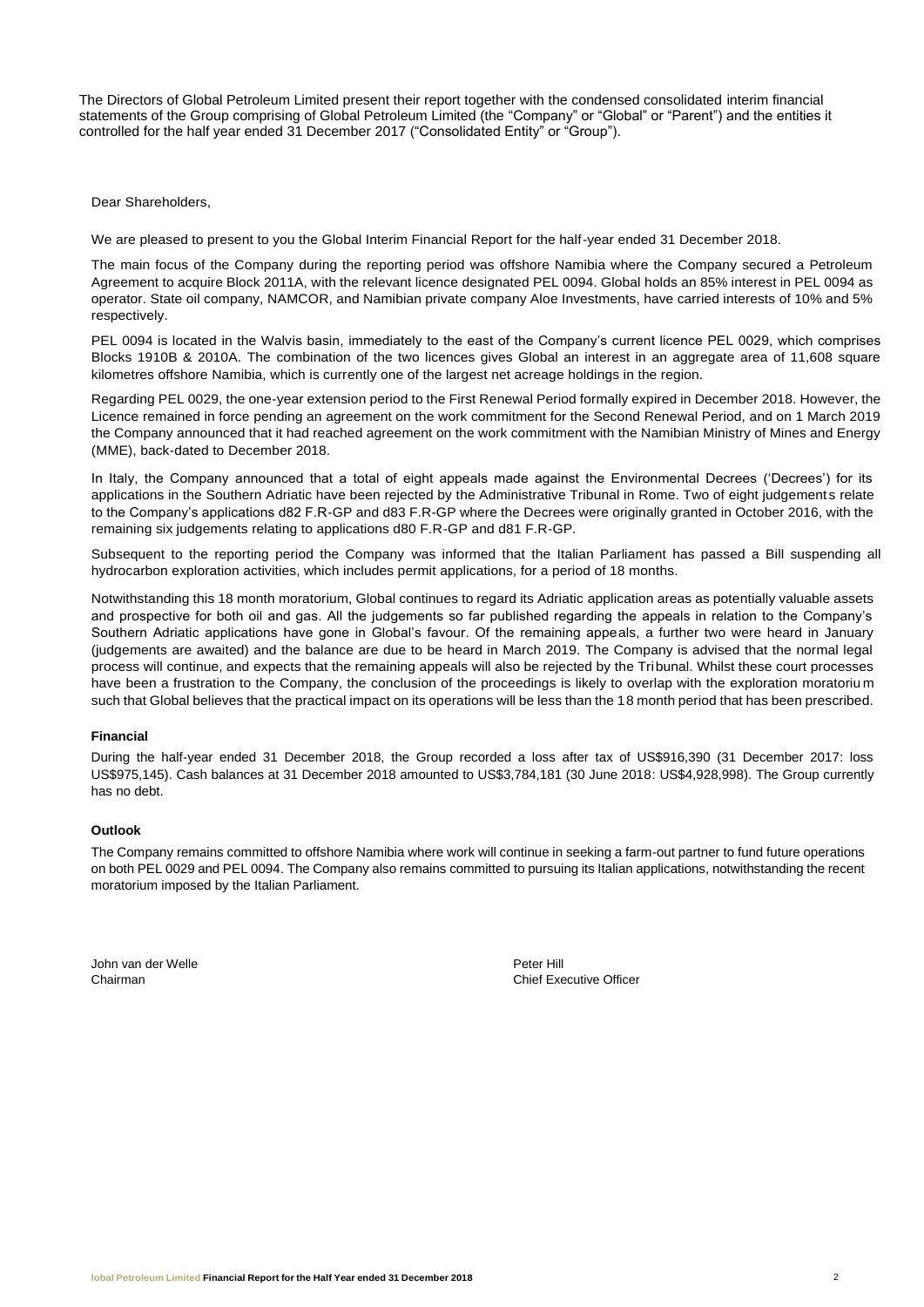

# **1. OPERATING AND FINANCIAL REVIEW**

## **Namibian Project**

The Namibian Project consists of an 85% participating interest in Petroleum Exploration Licence ("PEL") Number 0029 covering Blocks 1910B and 2010A and the recently acquired PEL 0094 which covers Block 2011A.

PEL 0029, issued on 3 December 2010, originally covered 11,730 square kilometres and is located offshore Namibia in water depths ranging from 1,300 metres to 3,000 metres (Figure 1).

The Company's wholly owned subsidiary, Global Petroleum Namibia Limited, formerly Jupiter Petroleum (Namibia) Limited, is operator of the Licence, with an 85% interest in the two blocks. Partners NAMCOR and Bronze Investments Pty Ltd (Bronze) hold 10% and 5% respectively, both as carried interests.

In December 2015, the Company entered into the First Renewal Exploration Period (Phase 2) of the Licence with a reduced Minimum Work Programme, making a mandatory relinquishment of 50% of the Licence Area. Phase 2 originally had a duration of 24 months.

Following reprocessing and evaluation of historic 2D data, as previously reported, the Company entered into a contract with Seabird Exploration of Norway in order to acquire 834 km of full fold 2D seismic data over its Blocks, which was shot in June/July 2017. Processing and interpretation of the new 2D seismic data was completed early in Q4 2017.

The new information significantly improved the prospectively across PEL 0029 in general and the Gemsbok prospect in particular. Better imaging from the new 2D data revealed that the known source rock intervals are likely to be within the oil generative window and this, combined with data showing repeating oil seeps along the faulted flanks of Gemsbok, greatly improves the chance of a major oil discovery.

Consequently, the Company commissioned a Competent Person's Report ("CPR") in respect of its acreage from consultants AGR TRACS. Prospective resources have been calculated on three prospects: the Company's primary structure, Gemsbok, as well as Dik and Lion. The results of the CPR are set out in more detail in the Company's announcement on 15 January 2018.

In late 2017, the Company also negotiated and agreed with the Namibian Ministry of Mines and Energy ("MME") an extension of the First Renewal Exploration Period (Phase 2) of the Company's Licence of 12 months to 3 December 2018, which has now expired. However the Licence remained in force pending an agreement on the work commitment for the two year Second Renewal Period (Phase 3), and on 1 March 2019 the Company announced it had reached agreement on the work commitment with the MME, back-dated to 3 December 2018.

PEL 0094 is located in the northern Walvis basin, immediately to the east of PEL 0029 (Figure 1). Global holds an 85% interest in the PEL 0094 as operator whilst State oil company, NAMCOR, and a local private company, Aloe Investments, hold interests of 10% and 5% respectively, both as carried interests.

Under the PEL 0094 work programme, in the first two years of the Initial Exploration Period, Global will carry out various studies and will reprocess all existing seismic in the licence area, which includes a 3D seismic data survey shot in the western part. The studies and reprocessing will enable the reservoirs in the Welwitschia structure and elsewhere in the acreage to be mapped with more confidence, and the leads to be identified more accurately.

At the end of two years, Global has the option either to shoot a new 2,000 square kilometre 3D seismic data survey in the eas tern part of Block 2011A, or alternatively to relinquish the Licence.

The combination of the two Licences gives Global an interest in an aggregate area of 11,608 square kilometres offshore northern Namibia, and makes it one of the largest net acreage holders in the region. Global believes that PEL 0094 contains the same plays as those detailed in the CPR for PEL 0029.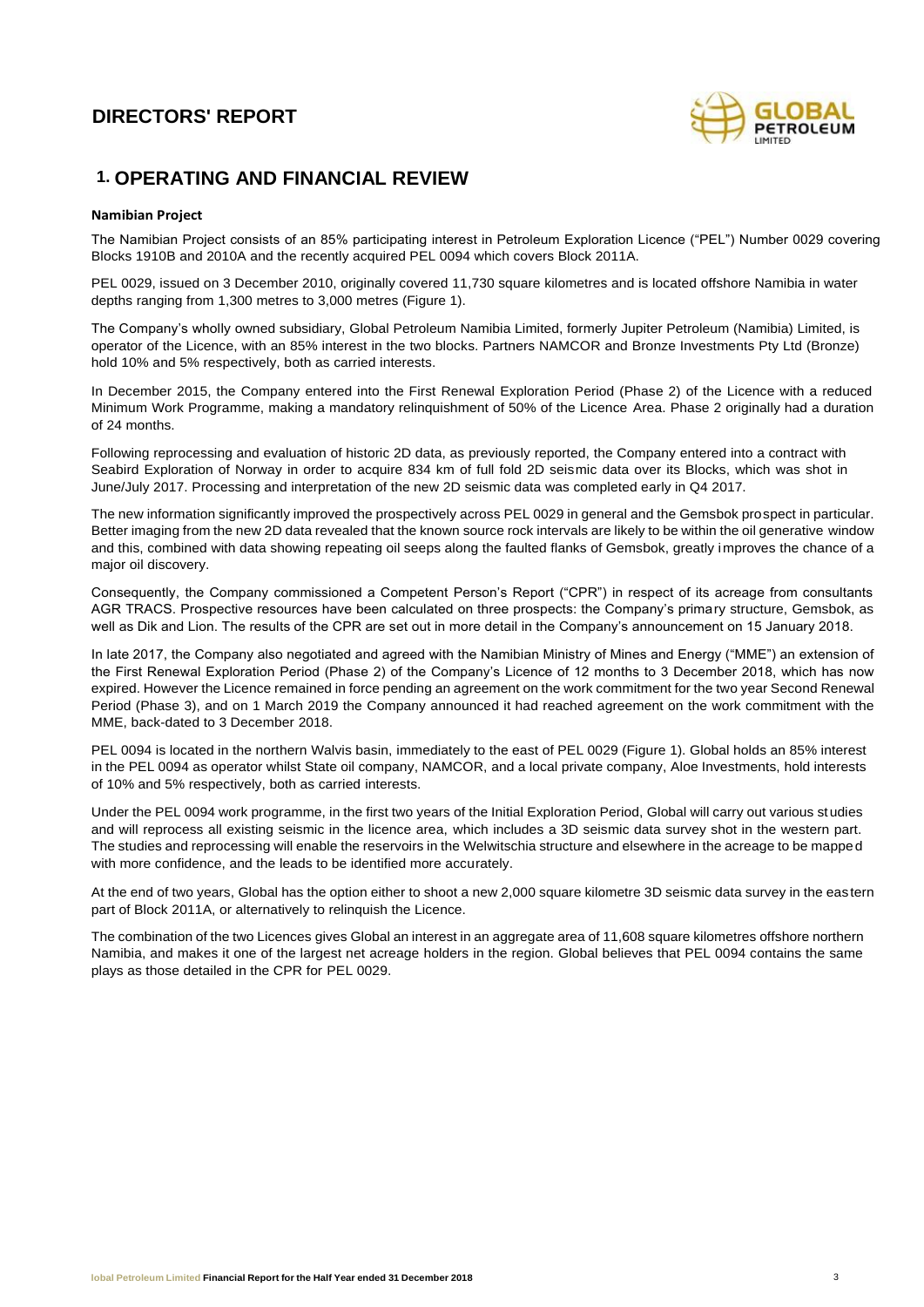

## **1. Operating and Financial Review (continued)**



**FIGURE 1 -** *Map of Namibia showing Global Licences.*

## **Permit Applications in the Southern Adriatic, Offshore Italy**

In August 2013, the Company submitted an application and proposed work programme and budget to the Italian Ministry of Economic Development for four exploration areas offshore Italy (the "Permit Applications" – Figure 2).

As previously reported, various local authorities and interest groups appealed against the Environmental Decrees in relation to applications d 82 F.R-GP and d 83 F.R-GP, which were published in October 2016.

The Company announced in October 2017 that the remaining two Environmental Decrees in relation to the Permit Applications, designated d 80 F.R-GP and d 81 F.R-GP, had been published by the Italian authorities. As with the previous two Environmental Decrees, a number of appeals by various interested parties were made.

A total of seven parties filed appeals with the Tribunal against the 2016 Decrees: two were rejected at the scheduled hearing in Rome on 23 October 2018; however, five of the appellants filed further grounds for appeal, obliging the Tribunal to defer those five appeals until Q1 2019.

Nine parties filed appeals with the Tribunal against the 2017 Decrees. Seven appellants had their cases heard on 20 November 2018, six being rejected by the Tribunal with judgement in respect of one appellant being deferred. Two appellants filed further grounds for appeal at the Hearing, again obliging the Tribunal to defer hearing those appeals until Q1 2019.

Finally, three appellants filed appeals with the President of the Republic (one appellant against the 2016 Decrees, two against the 2017 Decrees), in all cases being out of time for appeal to the Tribunal.

Global is encouraged that the appeals heard by the Tribunal have all been rejected and remain confident that all the remaining appeals will be rejected once finally heard. Further, the Company understands that recent appeals against other Environmental Decrees in the Southern Adriatic have been rejected by the same Tribunal.

Subsequent to the reporting period the Company was advised that the Italian Parliament has passed a Bill suspending all hydrocarbon exploration activities - including permit applications - for a period of 18 months.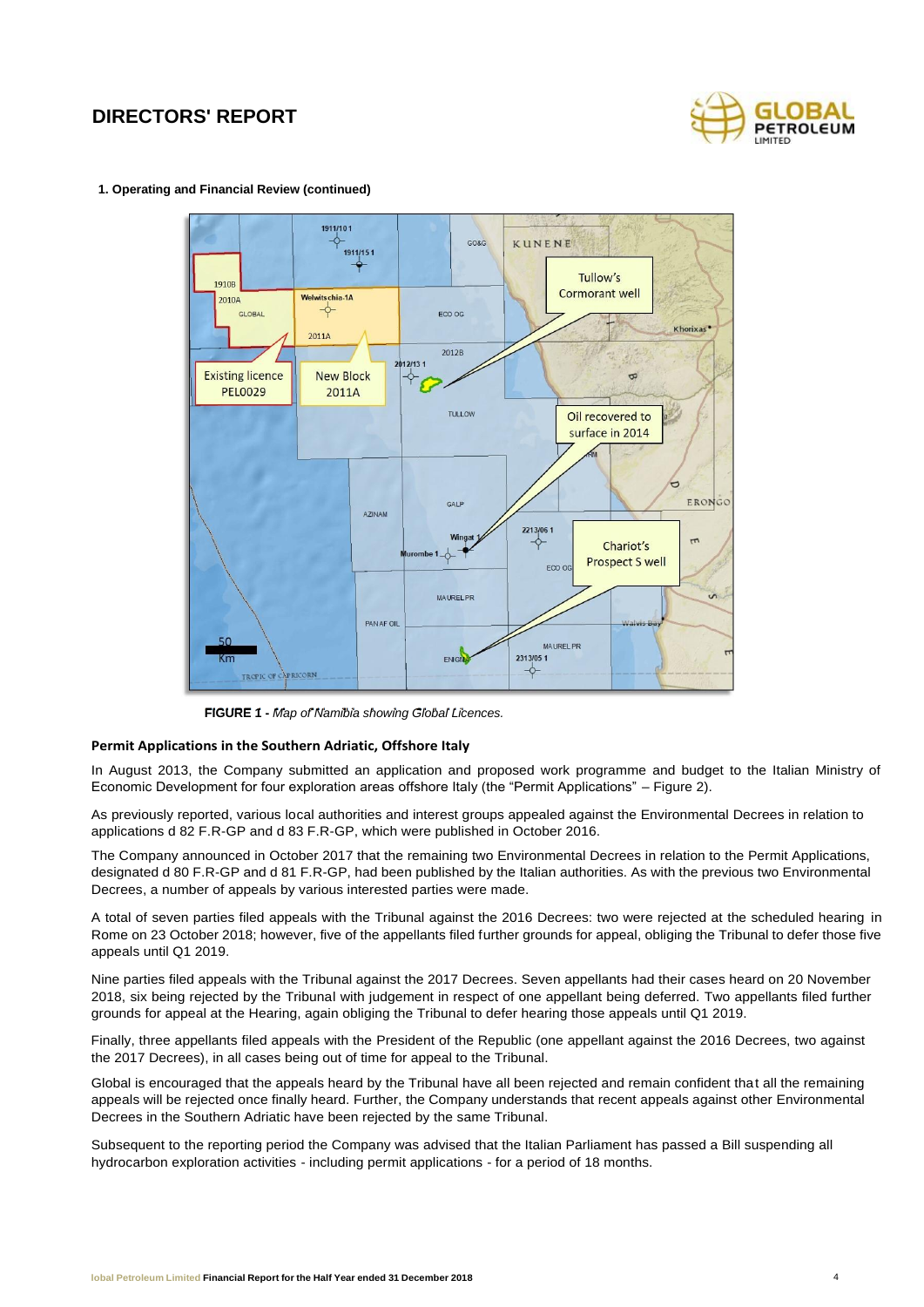

## **1. Operating and Financial Review (continued)**

Under the proposed legislation, the Ministries of Economic Development and Environment will review all onshore and offshore areas for the stated purpose of evaluating their suitability for hydrocarbon exploration and development in future. In doing so, the suitability of such activities in the context of social, industrial, urban, water resource and environmental factors will be evaluated. In offshore areas, suitability will additionally be assessed having regard to the impact of such activity on the littoral environment, marine ecosystems and shipping routes.

Following the 18-month evaluation period, the intention is that a hydrocarbon plan will be activated, setting out a strategy for exploration and production, notably those areas to be excluded from future hydrocarbon exploitation.

Notwithstanding this 18-month moratorium, Global continues to regard its Adriatic application areas as potentially valuable assets and prospective for both oil and gas. All the judgements so far published regarding the appeals in relation to the Company's Southern Adriatic applications have gone in Global's favour. Whilst these court processes have been a frustration to the Company, the conclusion of the proceedings is likely to overlap with the exploration moratorium such that Global believes that the practical impact on its operations will be less than the 18-month period that has been prescribed.

The Southern Adriatic and adjacent areas continue to be the focus of industry activity. Most notably, in Montenegro, of fshore concessions were awarded in 2016/2017 to Energean and Eni/Novatek (the latter just 35 km from the nearest of the Applications). Eni/Novatek plan to spend nearly \$100 million on exploration on these permits where, reportedly, 3D seismic acquisition has recently been completed. Energean plans to spend nearly \$20 million on its permits, with 3D seismic acquisition reportedly imminent. In Albania, Shell continues to evaluate its Shpiragu discovery.

The four Application blocks are contiguous with the Italian median lines abutting Croatia, Montenegro and Albania respectively (Figure 2 below).



**FIGURE 2 -** *Map of Southern Adriatic showing Italian permit applications.*

## **Outlook**

The Company remains committed to offshore Namibia where work will continue in seeking a farm-out partner to fund future operations on both PEL 0029 and PEL 0094. The Company also remains committed to pursuing its Italian applications, notwithstanding the recent moratorium imposed by the Italian Parliament..

### **Presentation currency**

The financial information in this half year report is presented in United States Dollars (US\$).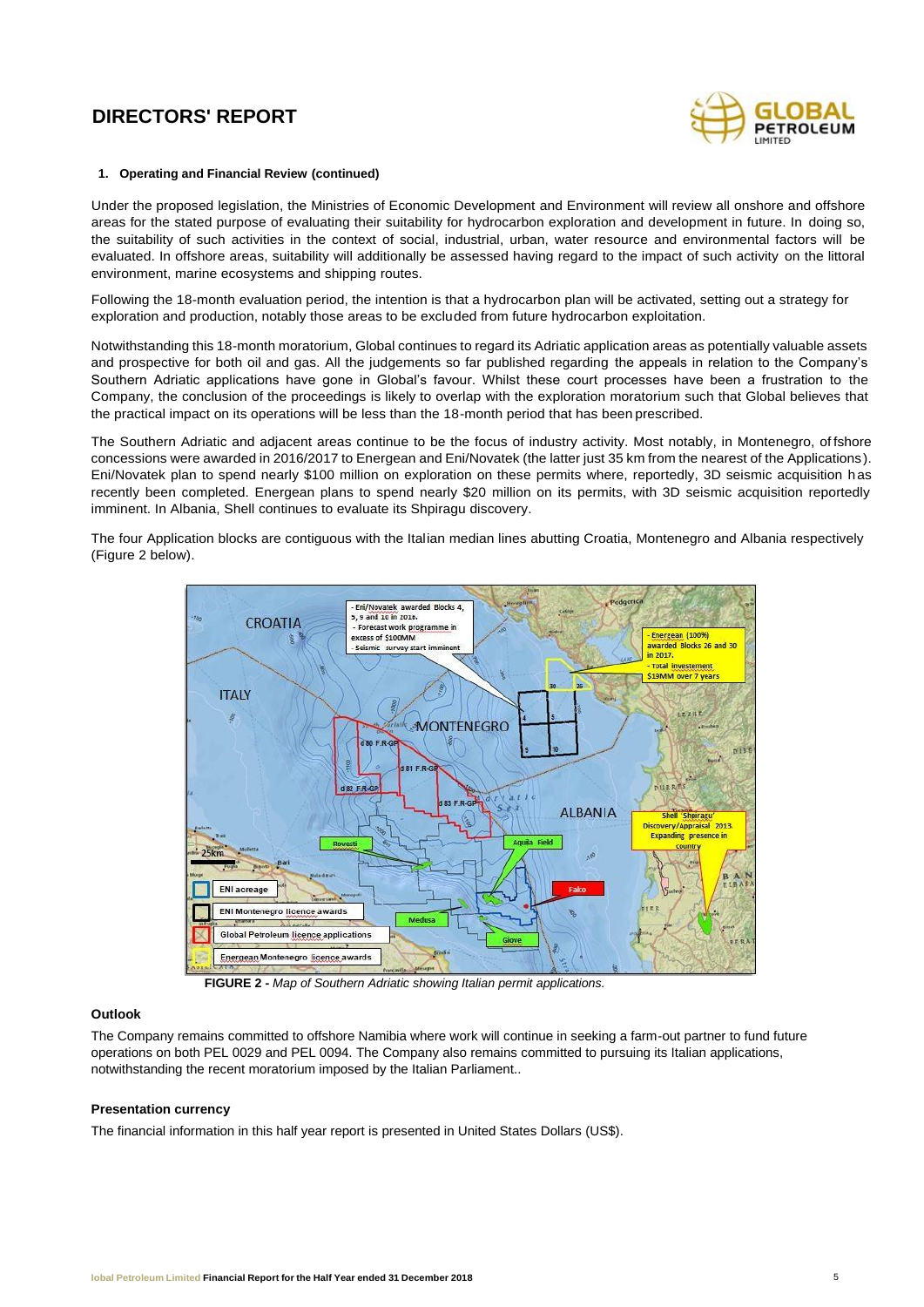

## **2. DIRECTORS**

The Directors of the Company at any time during or since the end of the half year are:

## **Non-Executive**

Mr John van der Welle Chairman Mr Peter Blakey Mr Andrew Draffin Mr Garrick Higgins Mr Peter Taylor

## **Executive**

Mr Peter Hill Managing Director and Chief Executive Officer

## **3. ASX LISTING RULE 5.4.3**

The following information is provided in accordance with ASX Listing Rule 5.4.3:

- The Company holds Petroleum Exploration Licence Number 29 covering Offshore Blocks 1910B, 2010A.
- In 2018 the Company acquired Petroleum Exploration Licence Number 94 covering Offshore Block 2011A in the Republic of Namibia.
- Except in relation to PEL 0094, no beneficial percentage interests in joint venture, farm-in or farm-out agreements were acquired or disposed of by the Company during the review period.

## **4. SUBSEQUENT EVENTS**

Subsequent to the reporting period the Company was informed that the Italian Parliament has passed a Bill suspending all hydrocarbon exploration activities, which includes permit applications, for a period of 18 months. The moratorium affects the Company's applications offshore Italy. The Company understands that the moratorium will not impact on the appeals process, which the Company's is currently defending, with the normal legal process to continue. Therefore the conclusion of the proceedings is likely to overlap with the exploration moratorium resulting in the practical impact on the Company's operations being less than the 18-month period that has been prescribed.

The Company announced on 1 March 2019, that it had reached agreement on the PEL 0029 work commitment with the MME for the Second Renewal Period, back-dated to 3 December 2018.

## **5. AUDITOR'S INDEPENDENCE DECLARATION UNDER SECTION 307C OF THE CORPORATIONS ACT 2001**

The lead auditor's independence declaration is set out on page 6 and forms part of the Directors' Report for the 6 month period ended 31 December 2018.

Signed in accordance with a resolution of the Directors:

ANDREW DRAFFIN Director and Company Secretary 14 March 2019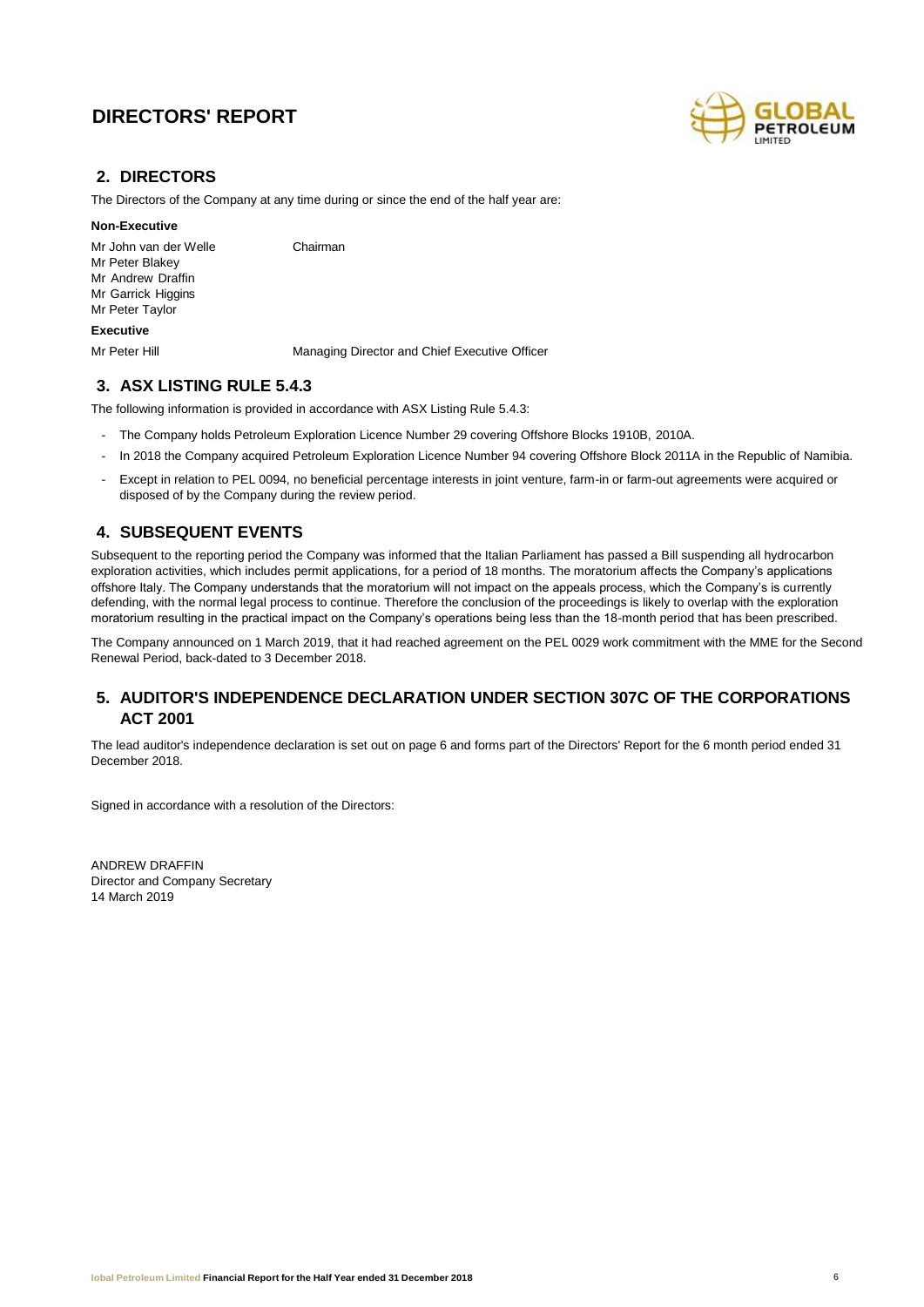## **CONDENSED CONSOLIDATED STATEMENT OF PROFIT AND LOSS AND OTHER COMPREHENSIVE INCOME FOR THE SIX MONTHS ENDED 31 DECEMBER 2018**



|                                                                                                                      |             | <b>Consolidated Group</b>            |             |  |  |
|----------------------------------------------------------------------------------------------------------------------|-------------|--------------------------------------|-------------|--|--|
|                                                                                                                      |             | For the six months ended 31 December |             |  |  |
|                                                                                                                      |             | 2018                                 | 2017        |  |  |
|                                                                                                                      | <b>Note</b> | US\$                                 | US\$        |  |  |
| Salaries and employee benefits expense                                                                               |             | (196,060)                            | (205, 755)  |  |  |
| Administrative expenses                                                                                              |             | (519, 167)                           | (536, 465)  |  |  |
| Other expenses                                                                                                       |             | (81,086)                             | (91, 360)   |  |  |
| Exploration and business development expenses                                                                        |             | (118, 180)                           | (55, 164)   |  |  |
| Foreign exchange loss                                                                                                |             | (23, 727)                            | (3, 422)    |  |  |
| Equity based remuneration                                                                                            |             |                                      | (128, 167)  |  |  |
| <b>Results from operating activities</b>                                                                             |             | (938, 220)                           | (1,020,333) |  |  |
| Finance income                                                                                                       |             | 21,830                               | 45,188      |  |  |
| Net finance income                                                                                                   |             | 21,830                               | 45,188      |  |  |
| Loss before income tax                                                                                               |             | (916, 390)                           | (975, 145)  |  |  |
| Tax benefit (expense)                                                                                                |             |                                      |             |  |  |
| Loss for the period                                                                                                  |             | (916, 390)                           | (975, 145)  |  |  |
| Other comprehensive income<br>Foreign currency translation differences - foreign operations                          |             |                                      |             |  |  |
| Other comprehensive (loss) for the period, net of tax                                                                |             |                                      |             |  |  |
| Total comprehensive (loss) for the period                                                                            |             | (916,390)                            | (975, 145)  |  |  |
| <b>Earnings per share</b><br>From continuing and discontinued operations:<br>Basic earnings (loss) per share (cents) |             | (0.45)                               | (0.48)      |  |  |
| Diluted earnings (loss) per share (cents)                                                                            |             | (0.45)                               | (0.48)      |  |  |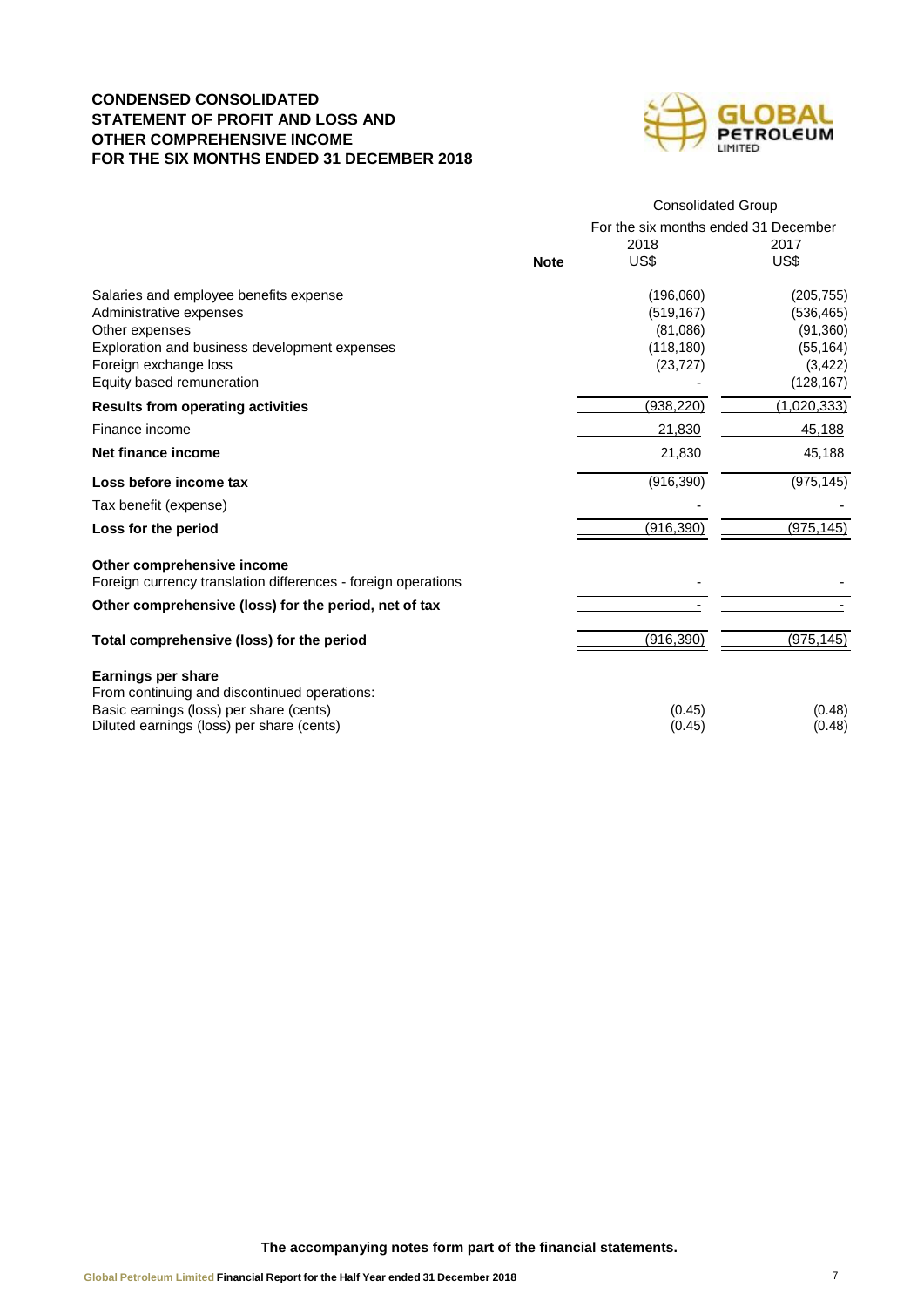## **CONDENSED CONSOLIDATED STATEMENT OF FINANCIAL POSITION AS AT 31 DECEMBER 2018**



|                                            |             | <b>Consolidated Group</b> |                      |  |  |
|--------------------------------------------|-------------|---------------------------|----------------------|--|--|
|                                            | <b>Note</b> | 31 December 2018<br>US\$  | 30 June 2018<br>US\$ |  |  |
| <b>ASSETS</b>                              |             |                           |                      |  |  |
| <b>CURRENT ASSETS</b>                      |             |                           |                      |  |  |
| Cash and cash equivalents                  |             | 3,784,181                 | 4,928,998            |  |  |
| Trade and other receivables<br>Prepayments |             | 64,801<br>77,412          | 97,416<br>68,502     |  |  |
| <b>TOTAL CURRENT ASSETS</b>                |             | 3,926,394                 | 5,094,916            |  |  |
|                                            |             |                           |                      |  |  |
| <b>NON-CURRENT ASSETS</b>                  |             |                           |                      |  |  |
| Plant and equipment                        |             | 4.933                     | 4,755                |  |  |
| <b>Explorations assets</b>                 | 4           | 2.135.729                 | 1,988,145            |  |  |
| <b>TOTAL NON-CURRENT ASSETS</b>            |             | 2,140,662                 | 1,992,900            |  |  |
| <b>TOTAL ASSETS</b>                        |             | 6,067,056                 | 7,087,816            |  |  |
| <b>LIABILITIES</b>                         |             |                           |                      |  |  |
| <b>CURRENT LIABILITIES</b>                 |             |                           |                      |  |  |
| Trade and other payables                   |             | 156,181                   | 267,511              |  |  |
| Provisions                                 |             | 148,055                   | 141,095              |  |  |
| <b>TOTAL CURRENT LIABILITIES</b>           |             | 304,236                   | 408,606              |  |  |
|                                            |             |                           |                      |  |  |
| <b>TOTAL LIABILITIES</b>                   |             | 304,236                   | 408,606              |  |  |
| <b>NET ASSETS</b>                          |             | 5,762,820                 | 6,679,210            |  |  |
|                                            |             |                           |                      |  |  |
| <b>EQUITY</b><br>Issued share capital      |             | 39,221,112                | 39,221,112           |  |  |
| Reserves                                   |             | 1,535,305                 | 1,535,305            |  |  |
| <b>Accumulated losses</b>                  |             | (34,993,597)              | (34,077,207)         |  |  |
| <b>TOTAL EQUITY</b>                        |             | 5,762,820                 | 6,679,210            |  |  |
|                                            |             |                           |                      |  |  |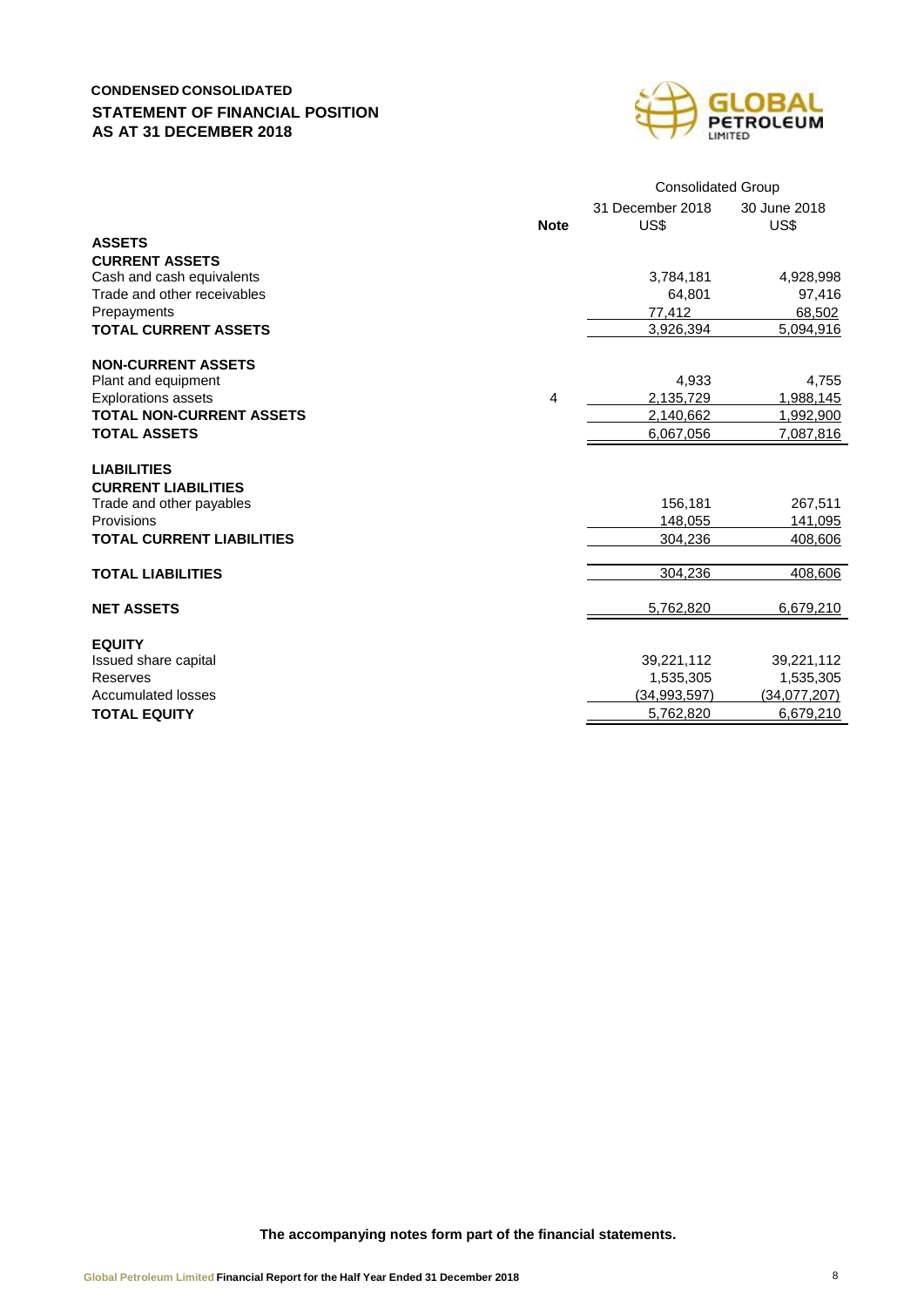## **CONDENSED CONSOLIDATED STATEMENT OF CHANGES IN EQUITY FOR THE SIX MONTHS ENDED 31 DECEMBER 2018**

|                                                                                                                          | Share<br>Capital | Foreign<br>Currency<br>Translation<br>Reserve | Option<br>Reserve | Accumulated<br>Losses | Total      |
|--------------------------------------------------------------------------------------------------------------------------|------------------|-----------------------------------------------|-------------------|-----------------------|------------|
|                                                                                                                          | US\$             | US\$                                          | US\$              | US\$                  | US\$       |
| <b>Consolidated Group</b>                                                                                                |                  |                                               |                   |                       |            |
| Six months ended 31 December 2017<br>Balance at 1 July 2017                                                              | 39,221,112       | 570,410                                       | 836,728           | (32, 111, 637)        | 8,516,613  |
| <b>Comprehensive income</b><br>Net profit (loss) for the period                                                          |                  |                                               |                   | (975, 145)            | (975, 145) |
| Other comprehensive income for the period                                                                                |                  |                                               |                   |                       |            |
| Total comprehensive income for the period                                                                                |                  |                                               | $\blacksquare$    | (975, 145)            | (975, 145) |
| Transactions with owners, in their capacity as owners,<br>and other transfers                                            |                  |                                               |                   |                       |            |
| Issue of options                                                                                                         |                  |                                               | 128,167           |                       | 128,167    |
| Total transactions with owners and other transfers                                                                       |                  |                                               | 128,167           |                       | 128,167    |
| <b>Balance at 31 December 2017</b>                                                                                       | 39,221,112       | 570,410                                       | 964,895           | (33,086,782)          | 7,669,635  |
| Six months ended 31 December 2018<br>Balance at 1 July 2018                                                              | 39,221,112       | 570,410                                       |                   | 964,895 (34,077,207)  | 6,679,210  |
| <b>Comprehensive income</b>                                                                                              |                  |                                               |                   |                       |            |
| Net profit (loss) for the period<br>Other comprehensive income for the period<br>Total comprehensive income for the year |                  |                                               |                   | (916, 390)            | (916, 390) |
|                                                                                                                          |                  |                                               |                   | (916, 390)            | (916, 390) |
| Transactions with owners, in their capacity as owners, and other<br>transfers                                            |                  |                                               |                   |                       |            |
| Shares issued during the period                                                                                          |                  |                                               |                   |                       |            |
| Total transactions with owners and other transfers                                                                       |                  |                                               |                   |                       |            |
| <b>Balance at 31 December 2018</b>                                                                                       | 39,221,112       | 570,410                                       | 964,895           | (34,993,597)          | 5,762,820  |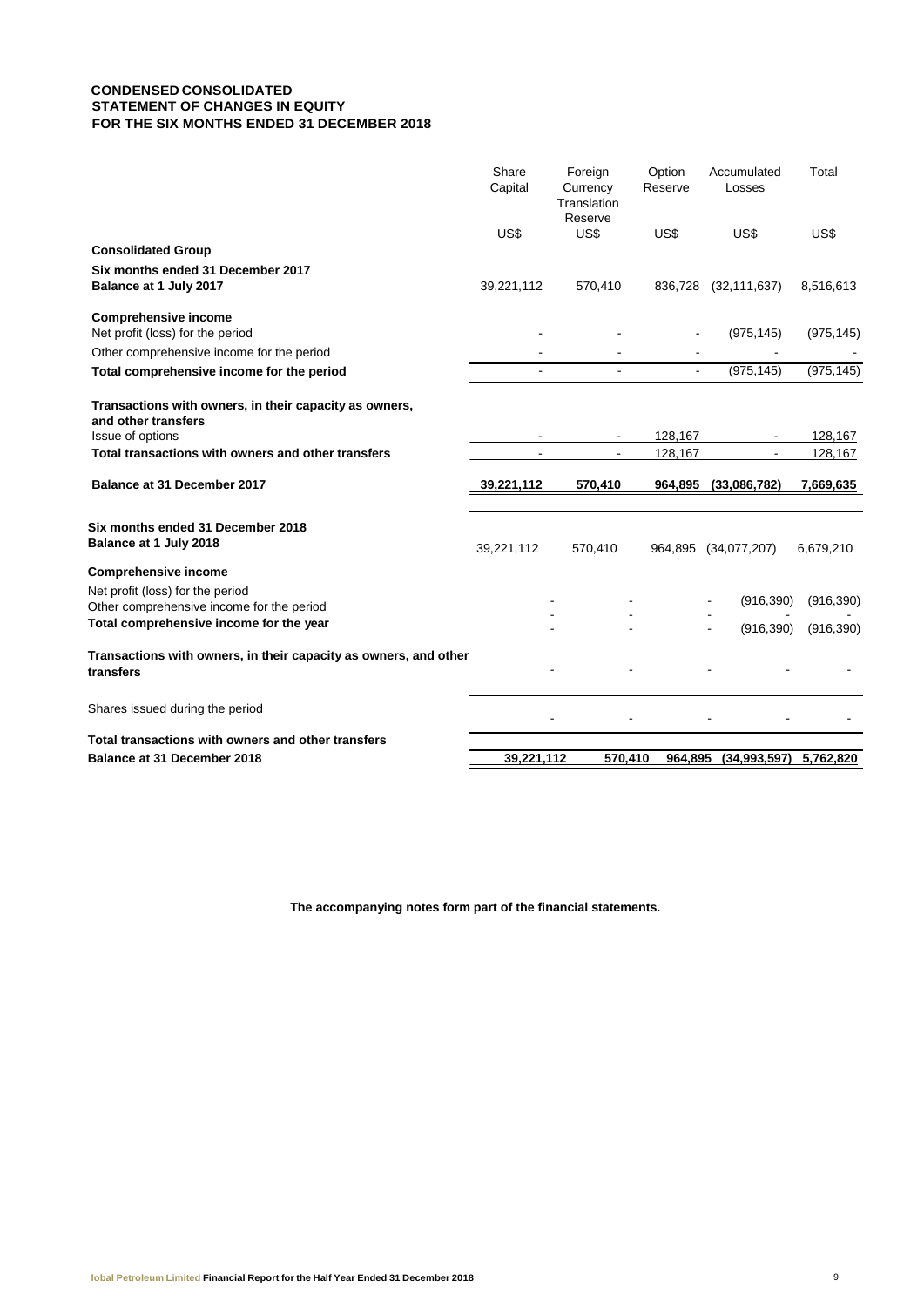## **CONDENSED CONSOLIDATED STATEMENT OF CASH FLOWS FOR THE SIX MONTHS ENDED 31 DECEMBER 2018**

|                                                                    | <b>Consolidated Group</b><br>For the six months ended December |              |  |
|--------------------------------------------------------------------|----------------------------------------------------------------|--------------|--|
|                                                                    | 2018<br>US\$                                                   | 2017<br>US\$ |  |
| <b>CASH FLOWS FROM OPERATING ACTIVITIES</b>                        |                                                                |              |  |
| Payments to suppliers and employees                                | (926,093)                                                      | (1,229,848)  |  |
| Interest received                                                  | 21,830                                                         | 45,188       |  |
| GST and VAT refunds received                                       | 25,937                                                         | 93,740       |  |
| Net cash (used in) operating activities                            | (878,326)                                                      | (1,090,920)  |  |
| <b>CASH FLOWS FROM INVESTING ACTIVITIES</b>                        |                                                                |              |  |
| Exploration and business development expenditure                   | (265, 764)                                                     | (628, 680)   |  |
| Payments for property, plant and equipment                         | (727)                                                          |              |  |
| Net cash (used in) investing activities                            | (266, 491)                                                     | (628, 680)   |  |
| Net increase/(decrease) in cash and cash equivalents               | (1, 144, 817)                                                  | (1,719,600)  |  |
| Cash and cash equivalents at 1 July                                | 4,928,998                                                      | 7,807,605    |  |
| Effect of exchange rates fluctuations on cash and cash equivalents |                                                                | (7, 144)     |  |
| Cash and cash equivalents at 31 December                           | 3,784,181                                                      | 6,080,861    |  |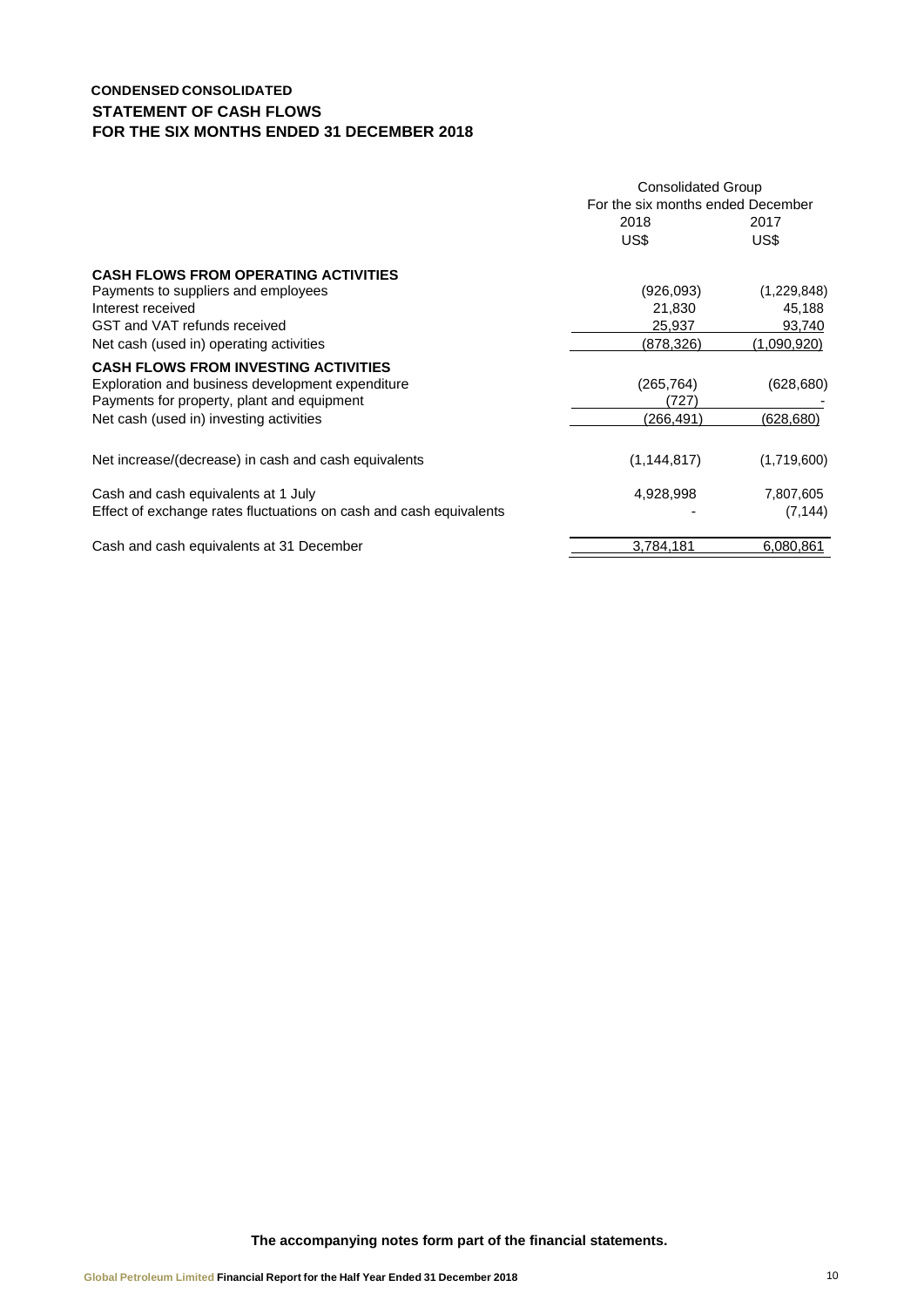## **NOTES TO THE CONDENSED CONSOLIDATED HALF YEAR FINANCIAL STATEMENTS FOR THE SIX MONTHS ENDED 31 DECEMBER 2018**



## **Note 1 Reporting Entity**

Global Petroleum Limited ("Global") is a company domiciled in Australia. Global is a company limited by shares incorporated in Australia and whose shares are publicly traded on the Australian Securities Exchange (ASX) and the London Stock Exchange (AIM). The condensed consolidated interim financial statements of the Company as at and for the six months ended 31 December 2018 comprise the Company and its controlled entities (together referred to as the "Group"). The Group is a for-profit entity and is primarily involved in oil and gas exploration and development.

The consolidated annual financial statements of the Group as at and for the year ended 30 June 2018 are available upon request from the Company's registered office at Level 5, Toowong Tower, 9 Sherwood Road, Brisbane, QLD 4066, Australia or at [www.globalpetroleum.com.au.](http://www.globalpetroleum.com.au/)

#### **Note 2 Basis of Preparation**

#### **Statement of compliance**

These interim financial statements have been prepared in accordance with AASB 134 Interim Financial Reporting, the Corporations Act 2001 and IAS 34 Interim Financial Reporting. They should be read in conjunction with the Group's last annual consolidated financial statements as at and for the year ended 30 June 2018 ('last annual financial statements'). They do not include all of the information required for a complete set of annual financial statements, however, selected explanatory notes are included to explain events and transactions that are significant to an understanding of the changes in the Group's financial position and performance since the last annual financial statements.

These interim financial statements were authorised for issue by the Company's Board of Directors on 13 March 2019.

The financial information in this half year report is presented in United States dollars ("US\$").

#### **Use of judgement and estimates**

In preparing these interim financial statements, management has made adjustments, estimates and assumptions that affect the application of accounting policies and the reported amounts of assets and liabilities, income and expense. Actual results may differ from these estimates.

Any significant judgements made by management in applying the Group's accounting policies and the key sources of estimation uncertainly were the same as those that applied to the consolidated financial statements as at and for the year ended 30 June 2018.

### **Note 3 Summary of Significant Accounting Policies**

The accounting policies applied in these financial statements are the same as those applied to the Group's consolidated financial statements as at and for the year ended 30 June 2018, except for below.

#### **Adoption of AASB 15**

The Group has adopted AASB 15 - *Revenue from contracts with customers* from 1 July 2018. AASB 15 supersedes AASB 18 *- Revenue* . AASB15 does not have any impact given the Group has no revenue.

#### **Adoption of AASB 9**

The Group has adopted AASB 9 - *Financial Instruments* from 1 July 2018. There was no material impact of applying AASB 9 to financial instruments and as such no adjustment was made on transition.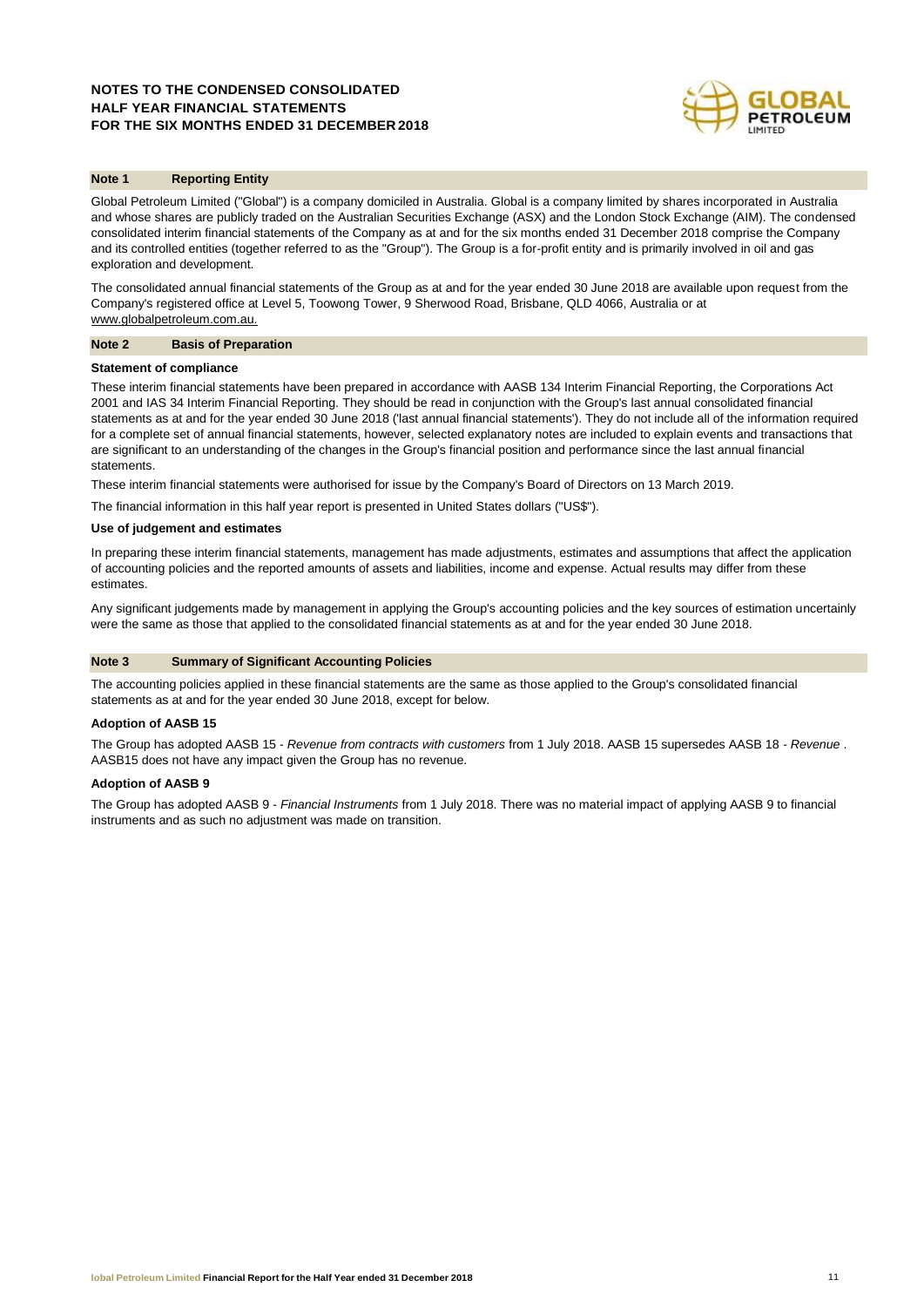## **NOTES TO THE CONDENSED CONSOLIDATED HALF YEAR FINANCIAL STATEMENTS FOR THE SIX MONTHS ENDED 31 DECEMBER 2018**



## **Note 4 Exploration Assets**

|                                                        | 6 months to               | 12 months to                 |
|--------------------------------------------------------|---------------------------|------------------------------|
|                                                        | 31 December 2018<br>US \$ | <b>30 June 2018</b><br>US \$ |
| Balance at beginning of period                         | 1,988,145                 | 1,109,115                    |
| Expenditure incurred and capitalised during the period | 147.584                   | 879,030                      |
| Balance at end of period                               | 2,135,729                 | 1,988,145                    |

The Group's exploration assets at period end relate solely to its Namibian Project.

During the reporting period, the Group also incurred exploration and evaluation expenditure of US\$62,462 (31 December 2017: nil) which has been expensed as business development as it did not meet the criteria for recognition as exploration assets under the Group's accounting policy.

In addition, an amount of US\$55,718 (31 December 2017: US\$55,164) was spent on business development, which relates to the Group's activities in assessing other opportunities in the oil and gas sector.

#### **Namibia**

In November 2017, Global Petroleum Namibia Limited ("GBP") agreed with The Ministry of Mines and Energy ("MME") an extension to the First Renewal Exploration Period of 12 months to 3 December 2018. In addition, the MME has agreed entry into the Second Renewal Period effective from 3 December 2018.

In September 2018, GBP was awarded Licence PEL 0094 and the Petroleum Agreement was signed on 11 September 2018. The Initial Exploration Period runs for four years, and is divided into two sub periods of two years each; IEP1, and IEP2. IEP 1 runs from September 2018 to September 2020. During IEP1, Global has undertaken to purchase and reprocess the existing available 3D Seismic data and other 2D data, as well as some additional G & G studies.

Exploration commitments on the Company's exploration tenements are detailed in Note 10.

## **Note 5 Interests in Subsidiaries**

#### (a) **Information about Principal Subsidiaries**

The subsidiaries listed below have share capital consisting solely of ordinary shares or ordinary units which are held directly by the Group. The proportion of ownership interests held equals the voting rights held by Group.

|                                      |                               | Ownership interest held by<br>the Group |      |  |
|--------------------------------------|-------------------------------|-----------------------------------------|------|--|
| Name of subsidiary                   | Country of Incorporation      | 2018                                    | 2017 |  |
|                                      |                               | $(\% )$                                 | (% ) |  |
| Global Petroleum UK Limited          | United Kingdom                | 100                                     | 100  |  |
| Global Petroleum Exploration Limited | United Kingdom                | 100                                     | 100  |  |
| Global Petroleum Namibia Limited     | <b>British Virgin Islands</b> | 100                                     | 100  |  |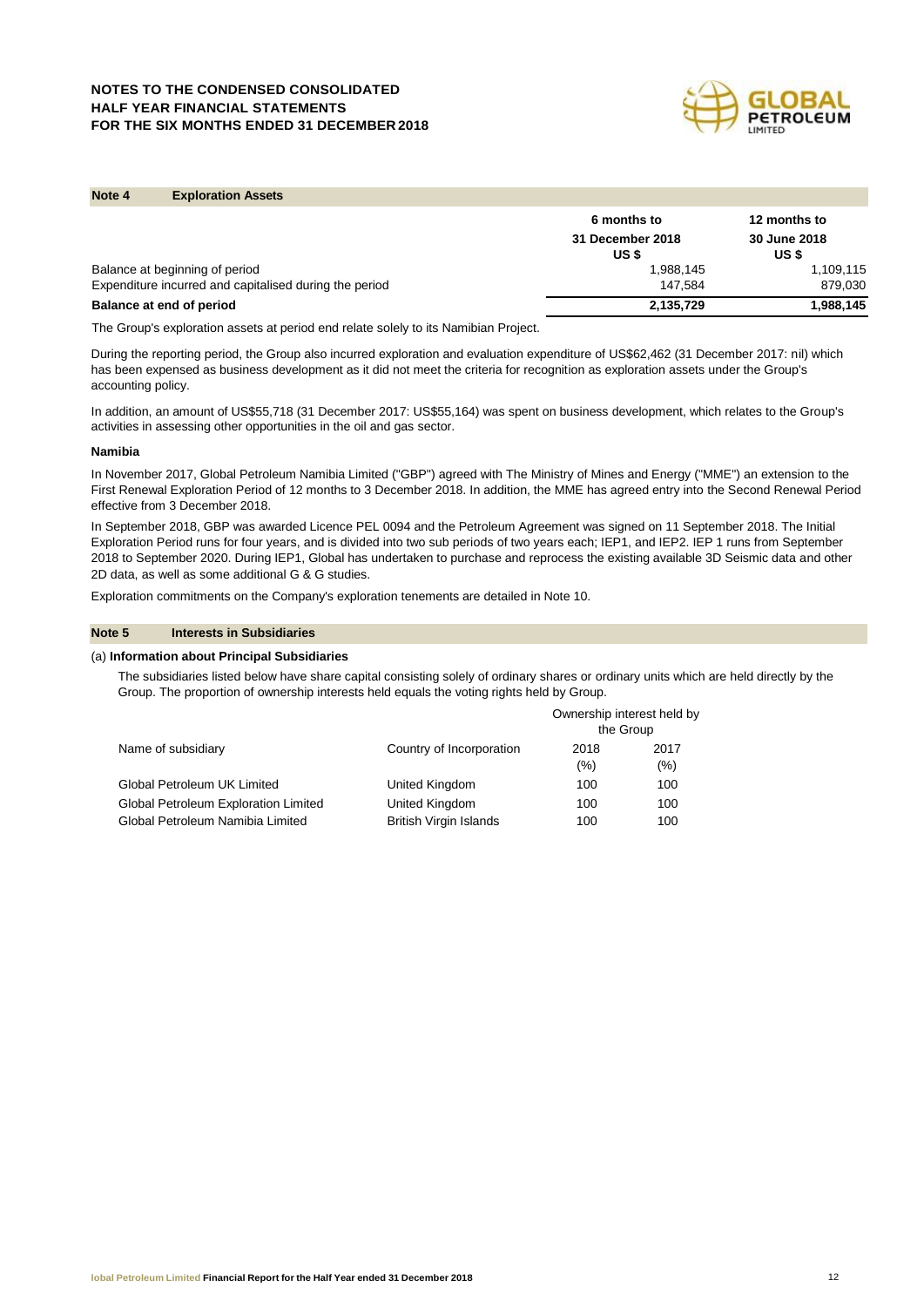

## **Note 6 Issued Capital**

## **Options issued**

On 14 November 2017, following AGM approval, options were issued to some of the Directors. They were valued at AUD \$0.021 (US \$0.016) per option. The fair value of the options were determined by adopting a Binomial options pricing model. The total expense arising from the equity based payment for the 6 month period to 31 December 2017 was US\$128,167. There were no vesting or performance conditions. They are exercisable before 13 November 2022. No options were issued in the 6 months to 31 December 2018.

| 6 months to 31 December 2017 | <b>Number of options</b> | Value of options          |
|------------------------------|--------------------------|---------------------------|
| Peter Hill                   | 6.000.000                | AU\$126,000 (US\$96,125)  |
| John van der Welle           | 1,000,000                | AU\$21,000 (US\$16,022)   |
| <b>Andrew Draffin</b>        | 500,000                  | AU\$10,500 (US\$8,010)    |
| <b>Garrick Higgins</b>       | 500.000                  | AU\$10,500 (US\$8,010)    |
| Total                        | 8,000,000                | AU\$168,000 (US\$128,167) |

No options were exercised or cancelled in the 6 month period to 31 December 2018 or 2017.

## **Note 7 Operating Segments**

The following is an analysis of the Group's revenue and results by reportable segment.

Africa - the Group currently holds prospective oil and gas exploration interests offshore Namibia.

## (a) **Segment information**

#### (i) **Segment performance**

|                                      |      | Africa |              | <b>Consolidated</b> |
|--------------------------------------|------|--------|--------------|---------------------|
|                                      | 2018 | 2017   | 2018         | 2017                |
| For the six months ended 31 December | US\$ | US\$   | US\$         | US\$                |
|                                      |      |        |              |                     |
| External revenue                     |      |        |              |                     |
| <b>Total Revenue</b>                 |      |        |              |                     |
| <b>Segment result</b>                |      |        |              |                     |
| Segment result                       |      |        |              |                     |
|                                      |      |        |              |                     |
| Interest income                      |      |        | 21,830       | 45,188              |
| Net foreign exchange gain (loss)     |      |        | (23, 727)    | (3, 422)            |
| Corporate and administration costs   |      |        | (914, 493)   | (888, 744)          |
| Equity based remuneration            |      |        |              | (128, 167)          |
|                                      |      |        | $-(916,390)$ | (975, 145)          |
| Income tax benefit                   |      |        |              |                     |
|                                      |      |        | -- (916,390) | (975, 145)          |

## (ii) **Segment assets and liabilities**

|                                                                                   | Africa                        |                 | Consolidated                  |                 |
|-----------------------------------------------------------------------------------|-------------------------------|-----------------|-------------------------------|-----------------|
|                                                                                   | 31<br><b>December</b><br>2018 | 30 June<br>2018 | 31<br><b>December</b><br>2018 | 30 June<br>2018 |
| As at 31 December                                                                 | US\$                          | US\$            | US\$                          | US\$            |
| <b>Assets</b>                                                                     |                               |                 |                               |                 |
| Segment assets                                                                    | 2,149,161                     | 2,004,324       | 2,149,161                     | 2,004,324       |
| Unallocated assets                                                                |                               | $\sim$          | 3,917,895                     | 5,083,492       |
| Consolidated assets                                                               | 2,149,161                     | 2,004,324       | 6,067,056                     | 7,087,816       |
| <b>Liabilities</b>                                                                |                               |                 |                               |                 |
| Segment liabilities                                                               | 19,205                        | 87,282          | 19,205                        | 87,282          |
| Unallocated liabilities                                                           |                               | $\blacksquare$  | 285,031                       | 321,324         |
| Consolidated liabilities                                                          | 19,205                        | 87,282          | 304,236                       | 408,606         |
| lobal Petroleum Limited Financial Report for the Half Year ended 31 December 2018 |                               |                 |                               | 13              |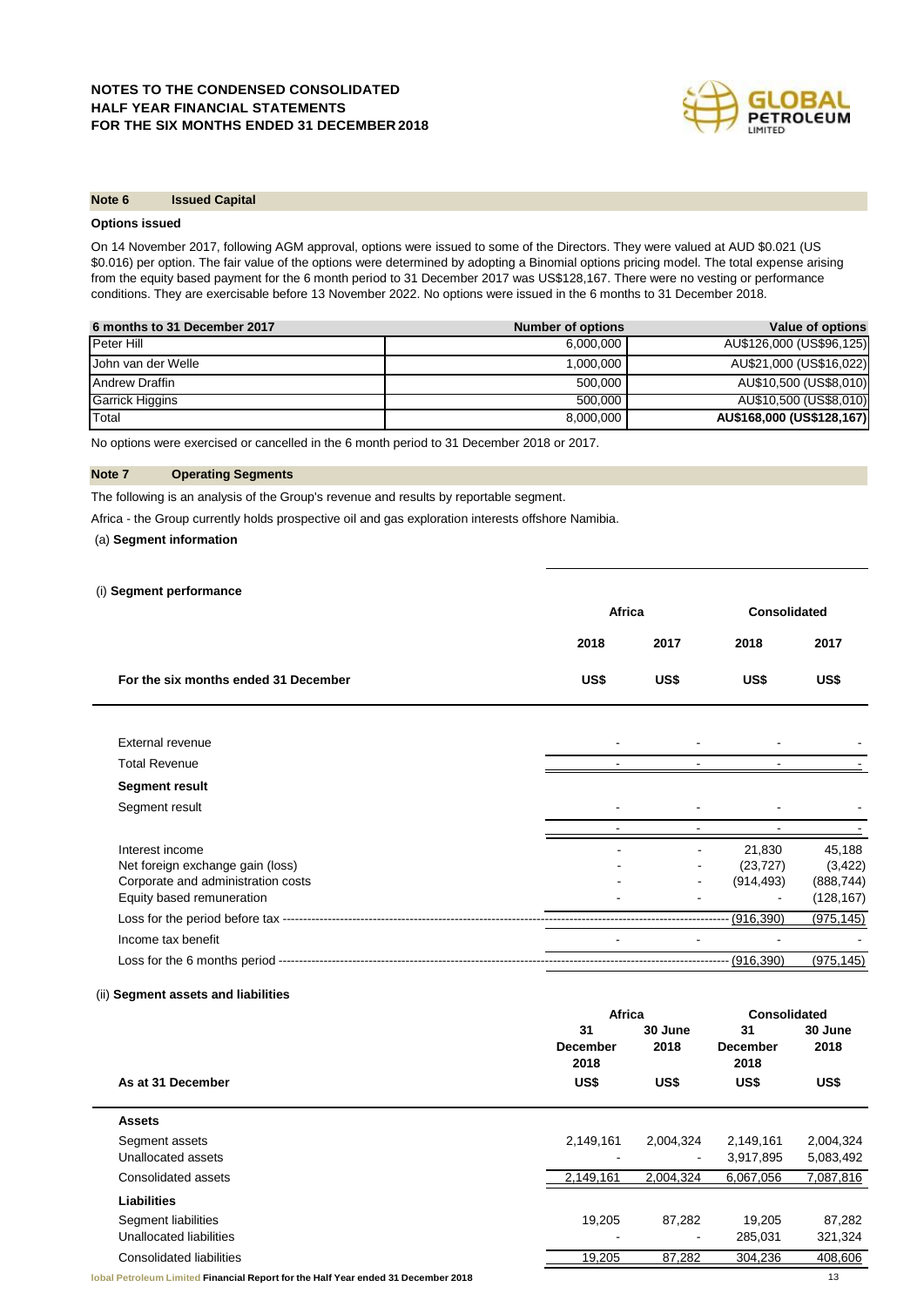

## **Note 8 Share-based Payments**

No share based payments were made during the 6 month period to 31 December 2018.

#### **Note 9 Financial Instruments**

The financial assets and liabilities consist of trade and other receivables and trade and other payables. The financial assets and liabilities are carried at amortised cost, the carrying value is assumed to approximate their fair value.

#### **Note 10 Capital and Joint Venture Commitments**

## **(a) Exploration and expenditure commitments**

In order to maintain current rights of tenure to exploration tenements, the Group is required to perform minimum exploration work to meet the minimum expenditure requirements specified by various foreign governments where exploration tenements are held. These obligations are subject to renegotiation when application for a tenement is made and at other times. These obligations are not provided for in the financial statements. Financial commitments for subsequent periods can only be determined at future dates, as the success or otherwise of exploration programmes determines courses of action allowed under options available in tenements. The Group's only exploration expenditure commitments relate to its interest in joint ventures. Refer to Note 10(b) for further information.

## **(b) Joint venture commitments**

Global Petroleum Namibia Limited, a 100% subsidiary of the Group, holds prospective oil and gas exploration interests offshore Namibia. In order to maintain current rights to tenure to the exploration licences, Global is required to perform minimum exploration work to meet the minimum expenditure requirements specified in the Namibian Petroleum Exploration Agreement.

#### **Namibia Licence PEL 0029**

The obligations include:

- (i) **First Renewal Exploration Period** (Two years from 3 December 2015 to 3 December 2017 with subsequent extension to 3 December 2018):
	- Following the completion of the minimum required exploration expenditure for the 2 year period, in November 2017, Global agreed with the MME an extension to the First Renewal Exploration period of 12 months to 3 December 2018.
	- The minimum work programme for the one year extension is the acquisition of 600 square kilometres of 3D seismic data, contingent upon Global concluding a farm-out agreement with a third party to fund the acquisition of the 3D data. If the 3D acquisition is not completed during the 12 month extension period, it may be carried over into the Second Renewal Period.
- (ii) **Second Renewal Period** (Two years from 3 December 2018):
	- During the Second Renewal Period, effective from 3 December 2018 for a period of two years, the firm commitment is work programme that consists of various studies, including mapping of source rock, mapping of contourites deposits, fault studies and amplitude versus offset (AVO) analyses and extended elastic impedance (EEI) studies on seismic data. The financial commitment to undertake the firm work programme is US\$350,000. In addition, and carried over from the First Renewal Period (Phase 2) extension, is the acquisition of 600 sq km of 3D Seismic data - contingent upon the Company concluding a farmout and drilling one exploration well, depth and location yet to be a agreed.

Global Petroleum Namibia Limited has an 85% interest in the Petroleum Exploration Licence, however, it is responsible for 100% of the expenditure requirements with its joint venture partners holding a total of 15% free carried interest.

#### **Namibia Licence PEL 0094**

Global was awarded this licence in Namibia in September 2018, and the Petroleum Agreement was signed on 11 September 2018. The Initial Exploration Period runs for four years, and is divided into two sub periods of two years each; IEP1, and IEP2. IEP 1 runs from September 2018 to September 2020. During IEP1 Global has undertaken to purchase and reprocess the existing available 3D Seismic data and other 2D data, as well as some additional G&G studies. The financial commitment for this work program is US\$1,300,000.

Global Petroleum Namibia Limited has an 85% interest in the Petroleum Exploration Licence, however, it is responsible for 100% of the expenditure requirements with its joint venture partners holding a total of 15% free carried interest.

The Group issued a bank guarantee for US\$130,050 to secure licence PEL 0094 during the reporting period.

#### **Note 11 Subsequent events**

Subsequent to the reporting period the Company was informed that the Italian Parliament has passed a Bill suspending all hydrocarbon exploration activities, which includes permit applications, for a period of 18 months., The moratorium affects the Company's applications offshore Italy. The Company understands that the moratorium will not impact on the appeals process, which the Company's is currently defending, with the normal legal process to continue. Therefore the conclusion of the proceedings is likely to overlap with the exploration moratorium resulting in the practical impact on the Company's operations being less than the 18-month period that has been prescribed.

The Company announced on 1 March 2019, that it had reached agreement on the PEL0029 work commitment with the MME for the Second Renewal Period, back-dated to 3 December 2018.